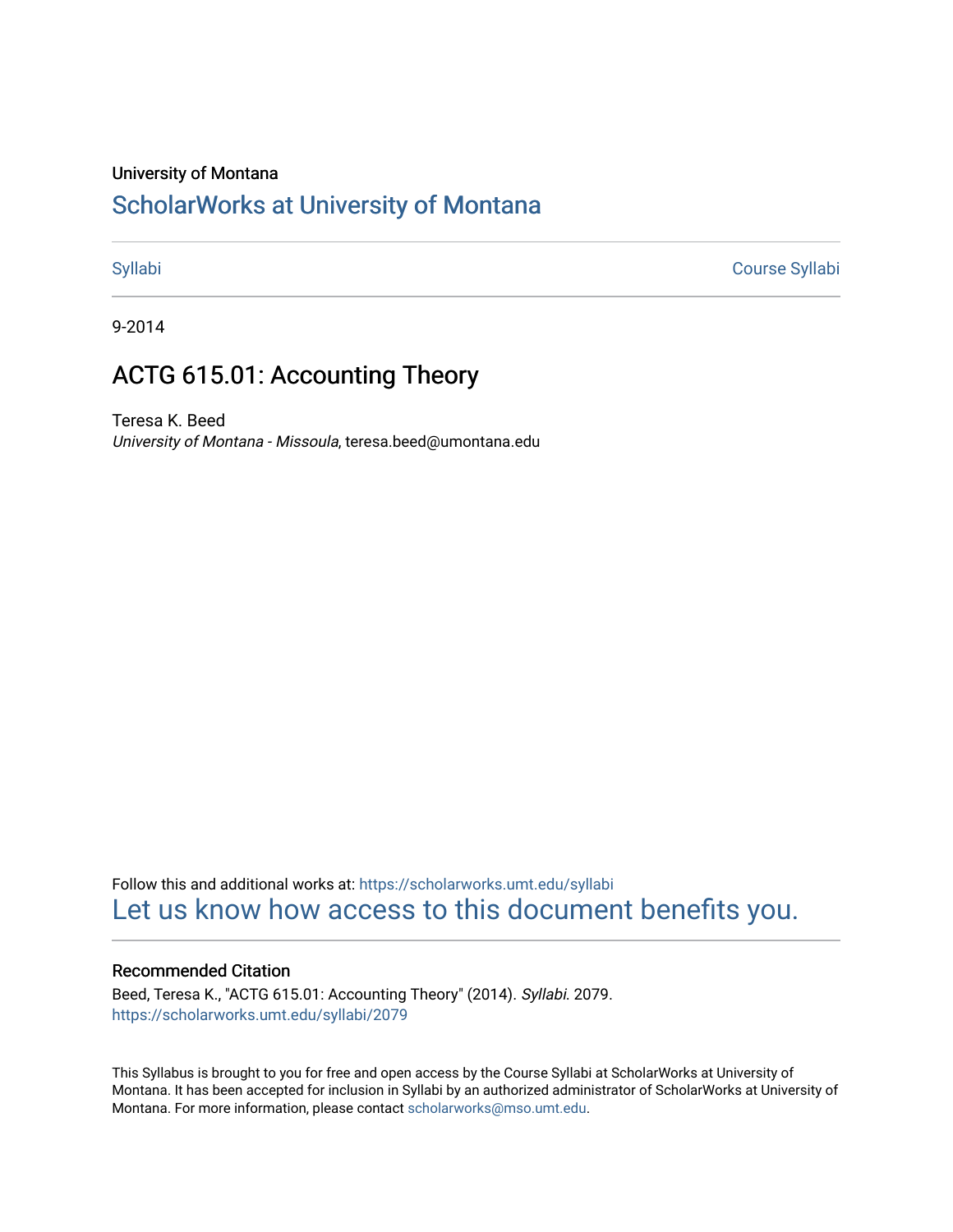ACTG 615 - Fall 2014 T. Beed - GBB 315 Office hours: MW 11-12, Tues 9-12<br>243-6494 Also by appointment o 243-6494 Also by appointment or drop in<br>teresa.beed@business.umt.edu MOTE: Office hours may change sometimes NOTE: Office hours may change sometimes.

#### **Flexibility is the key in this class. Starting and ending class times, class lengths, and class assignment dates may change with advance notice during the semester.**

| Date                                                                                                            |                 | Reading                                                                | <b>Assignment</b>                                                              |  |
|-----------------------------------------------------------------------------------------------------------------|-----------------|------------------------------------------------------------------------|--------------------------------------------------------------------------------|--|
| Aug. 25                                                                                                         |                 |                                                                        | Introduction                                                                   |  |
|                                                                                                                 | 27              |                                                                        | Meet in GBB213 (small lab) (Class starts at 8:10am - research)                 |  |
| Sept.                                                                                                           | $\mathbf{1}$    | Holiday                                                                |                                                                                |  |
|                                                                                                                 | 3               | $1(4-14)^{*}$ , 3                                                      | A. (Accounting Theory) B. (History)                                            |  |
|                                                                                                                 | 8               | 4, 2(46-48)                                                            | C. (Regulation)                                                                |  |
|                                                                                                                 | 10              | $5(146-165)^{*}$                                                       | D. (GAAP)                                                                      |  |
|                                                                                                                 | 15              |                                                                        | 7(223-top of 251, 254-256) E. (Conceptual Framework)                           |  |
|                                                                                                                 | 17              | (HO Readings)                                                          | (9:00am start) F. (XBRL - Prof. Herbold)                                       |  |
|                                                                                                                 | 22              | 9                                                                      | G. (Uniformity and Disclosure)                                                 |  |
|                                                                                                                 | 25              |                                                                        | Thursday (9:40-11) (HO Readings) H. (Comprehensive Income) I. (Dev. Stage Cos) |  |
|                                                                                                                 | 29              | $12*$                                                                  | J. (Income Statement)                                                          |  |
| Oct.                                                                                                            | 1               | $\sim$ $\sim$ $\sim$                                                   | (8-9am MAcct Panel) CATCHUP - CLASS WILL BE HELD                               |  |
|                                                                                                                 | 6               | EXAM I                                                                 | Individual test and group test (DOUBLE CLASS)                                  |  |
|                                                                                                                 | 8               | No class - finalize D&B                                                |                                                                                |  |
|                                                                                                                 | 9               |                                                                        | Thursday D & B Due in Beed's office by Noon                                    |  |
|                                                                                                                 | 13              | APB #22, 8*, 6(208-215)                                                | K. (Disclosure) L. (Useful Information)                                        |  |
|                                                                                                                 | 15              | FAS #131, FAS #34                                                      | M. (Segment Reporting) N. (Interest Capitalization)                            |  |
|                                                                                                                 | 20              |                                                                        | 11(401-406, 433-437, 446-449), 10(383,385)) O. (Stockholder's Equity)          |  |
|                                                                                                                 | 22              | $  -$                                                                  | CATCHUP - CLASS WILL BE HELD                                                   |  |
|                                                                                                                 | 27              | 14*, Appendix 1-A*                                                     | P. (Price Changes)                                                             |  |
|                                                                                                                 | 29              |                                                                        | CATCHUP - CLASS WILL BE HELD                                                   |  |
| Nov.                                                                                                            | 3               | $17*$                                                                  | Q.(Leases) START AT 8:30 - LONGER CLASS                                        |  |
|                                                                                                                 | 5               | <b>EXAM II</b>                                                         | Individual test and group test (DOUBLE CLASS)                                  |  |
|                                                                                                                 | 10              | No class - finalize term papers and homework questions                 |                                                                                |  |
|                                                                                                                 | 12              | Homework Qsts and Term Papers Due (sent via e-mail) & (Review Exam II) |                                                                                |  |
|                                                                                                                 | 17              | No class - Work on PowerPoint/Prezi Presentations                      |                                                                                |  |
|                                                                                                                 | 19              |                                                                        | No class - Work on PowerPoint/Prezi Presentations                              |  |
|                                                                                                                 | $\overline{24}$ | (HO Readings)                                                          | R. Derivatives - Prof. Manuel                                                  |  |
|                                                                                                                 | 26              | Holiday                                                                | $  -$                                                                          |  |
| Dec                                                                                                             | $\overline{2}$  |                                                                        | 2 Papers (HO Homework) S. (Bitcoins) T. (Dividends)                            |  |
|                                                                                                                 | 4               |                                                                        | 2 Papers (HO Homework) U. (Soc. Resp. Investing) V. (Inflation)                |  |
|                                                                                                                 |                 |                                                                        | Final Week EXAM III 8:30-10, Tuesday, December 9 - Individual exam only        |  |
|                                                                                                                 |                 |                                                                        |                                                                                |  |
|                                                                                                                 |                 |                                                                        | SKIP section on "Types of Measurements' on 9-10.                               |  |
| Chapter 1 -<br>Chapter $5 - Do$ pay attention to the equations at the end of this chapter. They are theoretical |                 |                                                                        |                                                                                |  |
| equations, not mathematical equations.                                                                          |                 |                                                                        |                                                                                |  |
| SKIP from top of 267-279, 282-291, and bottom of 295-300, Do read pg. 288.<br>Chapter 8 -                       |                 |                                                                        |                                                                                |  |
| Chapter 12 - SKIP section on Future Events on 474-477 and Specialized Subjects on 487-495.                      |                 |                                                                        |                                                                                |  |
| Chapter 14 - SKIP pages 581-585                                                                                 |                 |                                                                        |                                                                                |  |
| Appendix 1-A - Ignore the exhibits per se. Concentrate on the concepts of each attribute being                  |                 |                                                                        |                                                                                |  |
| discussed.                                                                                                      |                 |                                                                        |                                                                                |  |
|                                                                                                                 |                 |                                                                        |                                                                                |  |
|                                                                                                                 |                 | Chapter 17 - SKIP 690-middle of 692                                    |                                                                                |  |

**Appendices are not included in assignments unless so indicated.**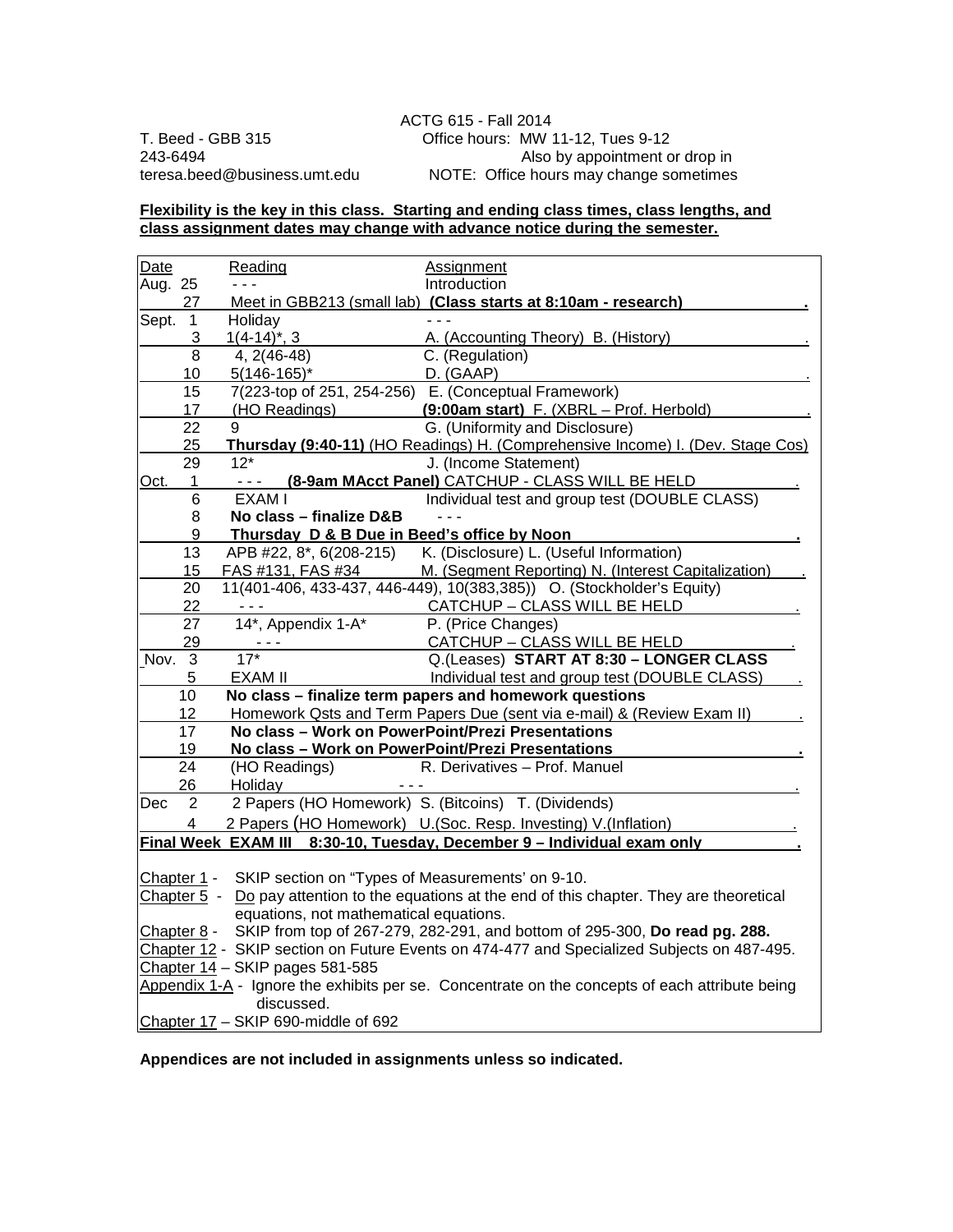# *School of Business Mission Statement*

The University of Montana's School of Business Administration is a collegial learning community dedicated to the teaching, exploration, and application of the knowledge and skills necessary to succeed in a competitive marketplace.

*Masters of Accountancy Mission Statement*

The Masters of Accountancy program provides breadth and depth in accounting, taxation, and business to develop a high level of understanding, skill and leadership capability for advancement in the accounting profession and other related business careers.

*MAcct Assessment and Assurance of Learning Goals* 

As part of our assessment process and assurance-of-learning standards, the MAcct Curriculum and Assessment Committee has adopted five learning goals for MAcct students. MAcct students will:

- 1) Obtain a deeper mastery of technical accounting competencies
- 2) Understand the role of the accounting profession in business and the economy, along with the importance of professionalism and ethics in carrying out this role
- 3) Will be effective communicators
- 4) Will apply critical thinking skills
- 5) Be prepared for certification as a CPA.

#### *Course Learning Goals*

- 1) Practice writing on complex accounting concepts
- 2) Demonstrate the ability to work in groups
- 3) Learn how to research a hot accounting topic
- 4) Demonstrate the ability to give a formal, professional presentation to regional CPAs
- 5) Understand the history and role of the FASB in the current accounting arena

#### HOMEWORK:

- Homework points are based on homework turned in and credit received as a percent of total points received on all homework collected. For example, if you get credit for 80% of the homework, you will get 80 points (100 x 80%.) No late homework will be accepted except for unusual circumstances that I determine are appropriate on an individual basis. HOMEWORK MUST BE TYPED AND SPELLCHECKED. It can be single-spaced or doublespaced. You do NOT turn in the extra questions, but certainly should do them for your own benefit!
- I will collect the homework every day and skim it. But, I will seriously grade only one or two of the assigned questions per class period. Your grade for the day will depend on the answer to the one or two I choose to grade, in comparison to the answers of others, and on your apparent completion of all questions asked. So, do a good job on all of them.
- **Deadline is NOON**. On Nov. 12, your group will make send a copy of your term paper via an e-mail attachment. As a group, you will compose and hand out four homework questions covering your paper. They are also due on Nov. 12 via e-mail. **A hard copy of your paper will be given to Beed. The correct answers to the homework, and where they could be found in your paper, will be compiled on a separate sheet and given to Beed to be used to grade the homework handed in by the class.** These questions will be graded for quality and material coverage. All group members will receive the same grade for these questions. **Homework answers will not be shared with class members in other groups.** GROUP MEMBERS DO NOT DO THEIR OWN HOMEWORK FOR THEIR OWN TOPIC.
- Group papers will be used as homework assignments for the last two class days. Group term papers will also be the basis for the professional presentations.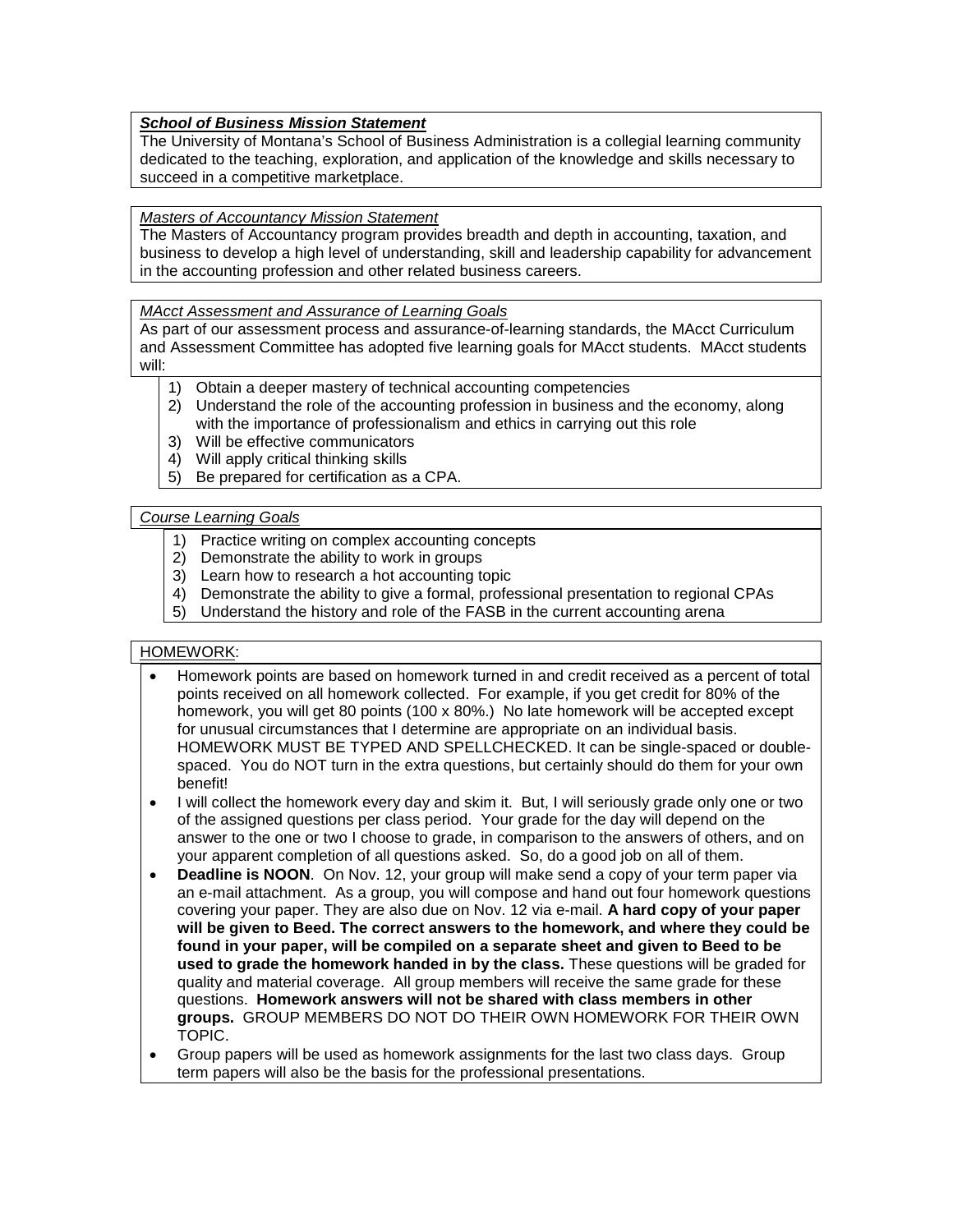**Academic Conduct Code** All students must practice academic honesty. Academic misconduct is subject to an academic penalty by the course instructor and/or a disciplinary sanction by the University. All students need to be familiar with the Student conduct code. The Code is available for review online at [http://life.umt.edu/vpsa/policies/student\\_conduct.php.](http://life.umt.edu/vpsa/policies/student_conduct.php) Read the Code.

| <b>POINTS:</b> Your grade will consist mainly of the following points: |                                         |  |  |  |
|------------------------------------------------------------------------|-----------------------------------------|--|--|--|
| EXAM I (individual and group exam)                                     | 120<br>There are no makeup exams due to |  |  |  |
| EXAM II (individual and group exam)                                    | the group nature of the exams.<br>120   |  |  |  |
| EXAM III (individual exam only)                                        | 64                                      |  |  |  |
| <b>HOMEWORK</b>                                                        | 100                                     |  |  |  |
| DESC. AND BIBLIOG.                                                     | 20                                      |  |  |  |
| <b>TERM PAPER</b>                                                      | 100                                     |  |  |  |
| Personal Opinion - term paper                                          | 10                                      |  |  |  |
| PEER GROUP EVALUATION (D & B)                                          | 10 (By individuals)                     |  |  |  |
| PEER GROUP EVAL (PAPER & PRESENTATION)                                 | 10 (By individuals)                     |  |  |  |
| 4 GROUP HOMEWORK QSTS & ANSWERS                                        | 20                                      |  |  |  |
| Paper/presentation ranking                                             | (By classmates)<br>10                   |  |  |  |
| Class Presentation Ranking and Evaluation                              | 50 (By Beed and guests)                 |  |  |  |
| Total points possible                                                  | 634                                     |  |  |  |

**Free points - Attend at least three speaker presentations during the semester**. They will be announced as dates/times are known. Some are on Friday mornings, some are during the day, and some are at night. You will earn 5 'free' points for each of the three that you choose to attend. At the end of the semester, you will send me a list of the ones you attended based on an honor code.

**FASB Codification online access for students**. Go to<http://aaahq.org/ascLogin.cfm> . Username is AAA51783. Password is w2ZBP6z Use proper case in all cases. You may need this for your term paper topics and will need it for Prof. Premuroso's Codification lecture in Prof. McNellis's class.

**CPA Letter Daily** Subscribe at <http://www.smartbrief.com/cpa/index,jsp>

This news service comes via e-mail every week day and you will need it to use it for your term paper topics.

**Student Membership in MSCPA** <https://www.mscpa.org/join>

#### **Fall Semester Recruiting Events**

- MSCPA Opportunity Night Montana firms Sept. 16
- Meet the Firms Night Moss Adams, Deloitte, PWC, KPMG Sept. 17
- Watch for details on e-mails from SOBA Central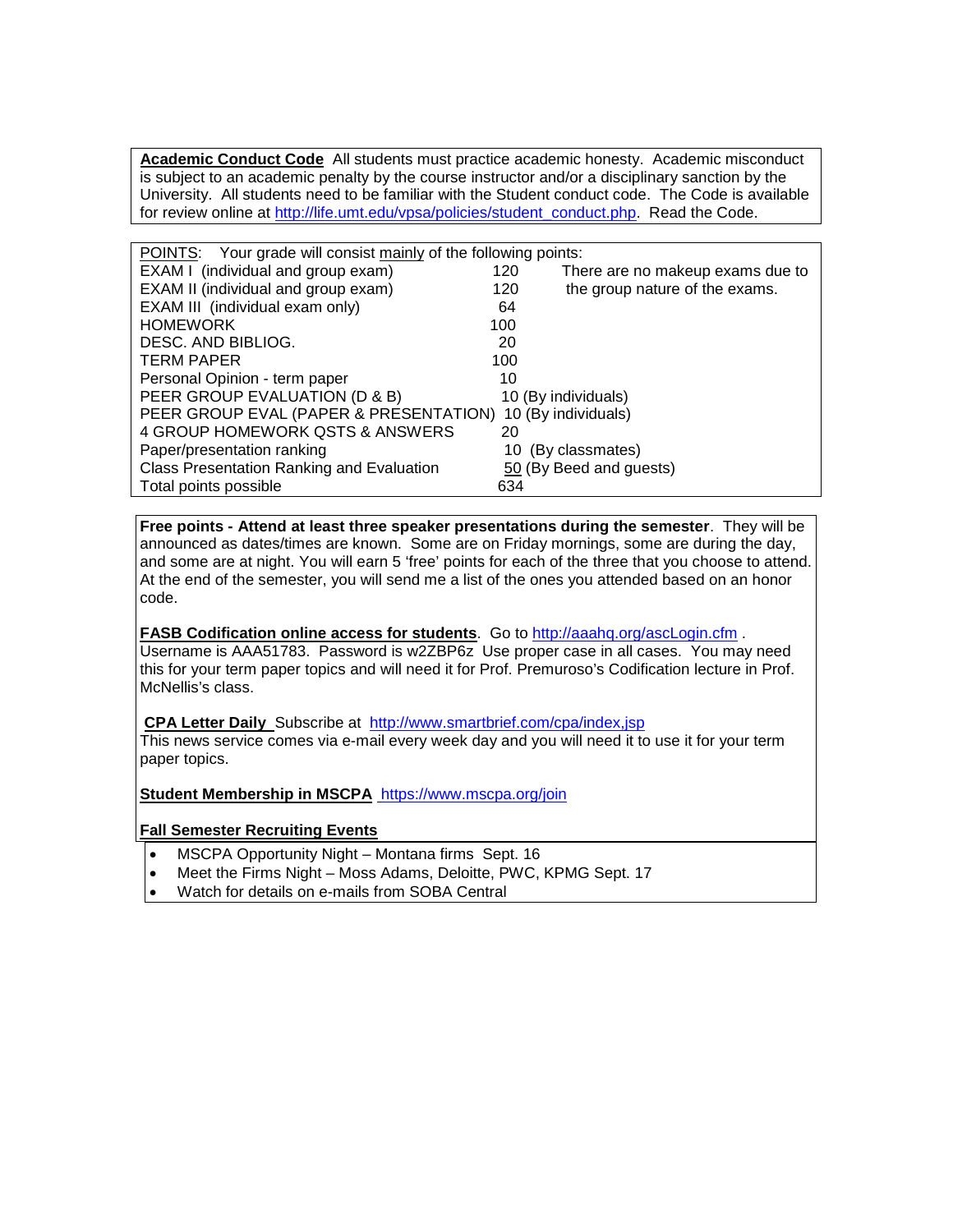## ASSIGNMENT MATERIAL:

Wolk, Harry I., James L. Dodd, and John. J. Rozycki (2013), *Accounting Theory*, (Eighth Edition, Sage Publishing Company)

Each of you is allowed to make one copy of FASB Standards. The following standards will need to be copied for class and can be found at [www.fasb.org/st/.](http://www.fasb.org/st/) You do not need to copy or read the appendices to the standards. Copy the amended version choice.

- FAS #34, #131, FAS #7
- APB No. 22 handed out in class
- Material on Comprehensive Income, Derivatives, and XBRL handed out in class or sent as e-mail attachments.

**There is no such thing as a late description and bibliography or a late term paper**. Whatever your group has done by the required deadline on each is what I will grade. Substantial points are lost if either is turned in incomplete, however. Your group is responsible for these assignments as a group and no excuses regarding "whose fault it is" if the assignment is late will be accepted.

#### **Group Presentation Ground Rules**:

- You will use PowerPoint or Prezi to present your material.
- You will dress in professional attire as if you were at an interview.
- The presentation must cover the material in your term paper, but you may add other material also.
- Each person must give approximately an equal part of the presentation, but it must flow. It must be evident that you built and worked on the presentation together and that each person did not just take one part and then the whole was pasted together. Each of you needs to work on building the PowerPoint – this 'skill' is expected in 'real life.' All of you will use it during your part of the presentation. Someone else will not 'run' it for you. You are ready to present when it is clear that all of you could give any part of the presentation. In other words, you are not prepared only to give 'your' small part of the talk. Practice is a must.
- Presentations need to be at least 35-50 minutes in length. You may not exceed 50 minutes. Make sure you are presenting new material as you progress – do not be repetitive.
- Questions and answers will follow. I will request that all questions be held until the end of the presentation. All of you will answer questions and I will expect all of you to be able to answer questions over all of the talk, not just the section you presented. You must know the material that everyone presented. It is a group paper and a group presentation.
- Fancy PowerPoint items (such as shooting stars, music, and information entering from all directions) is O.K. but is not required. Remember, the medium must be used to increase the quality of the content. Fancy presentation with little or no content is a bomb.
- Since other faculty and accounting professionals from the area will be invited to all presentations, you must begin the presentation by introducing yourselves. Last year, one group had pictures and names and each person stood under his/her picture and name.
- Teams will prepare a handout of their PowerPoint presentations to give to each guest. Beed will let you know how many copies you need. The PowerPoint handouts can be duplexed.
- Other handout material is acceptable, but not required. And, again, it should be clear that it improves the presentation and isn't just wasted paper.
- **For at least a good portion of your talk, you have to leave the back of the podium and move around a bit in front of the room. Do not end up having the audience say that you read your talk to them. Many groups do not set up a podium at all.**
- All visitors, CPAs and faculty, in attendance will complete an evaluation form after each presentation. These evaluations will be used to determine your final presentation score. Each person in your group might not receive the same presentation score.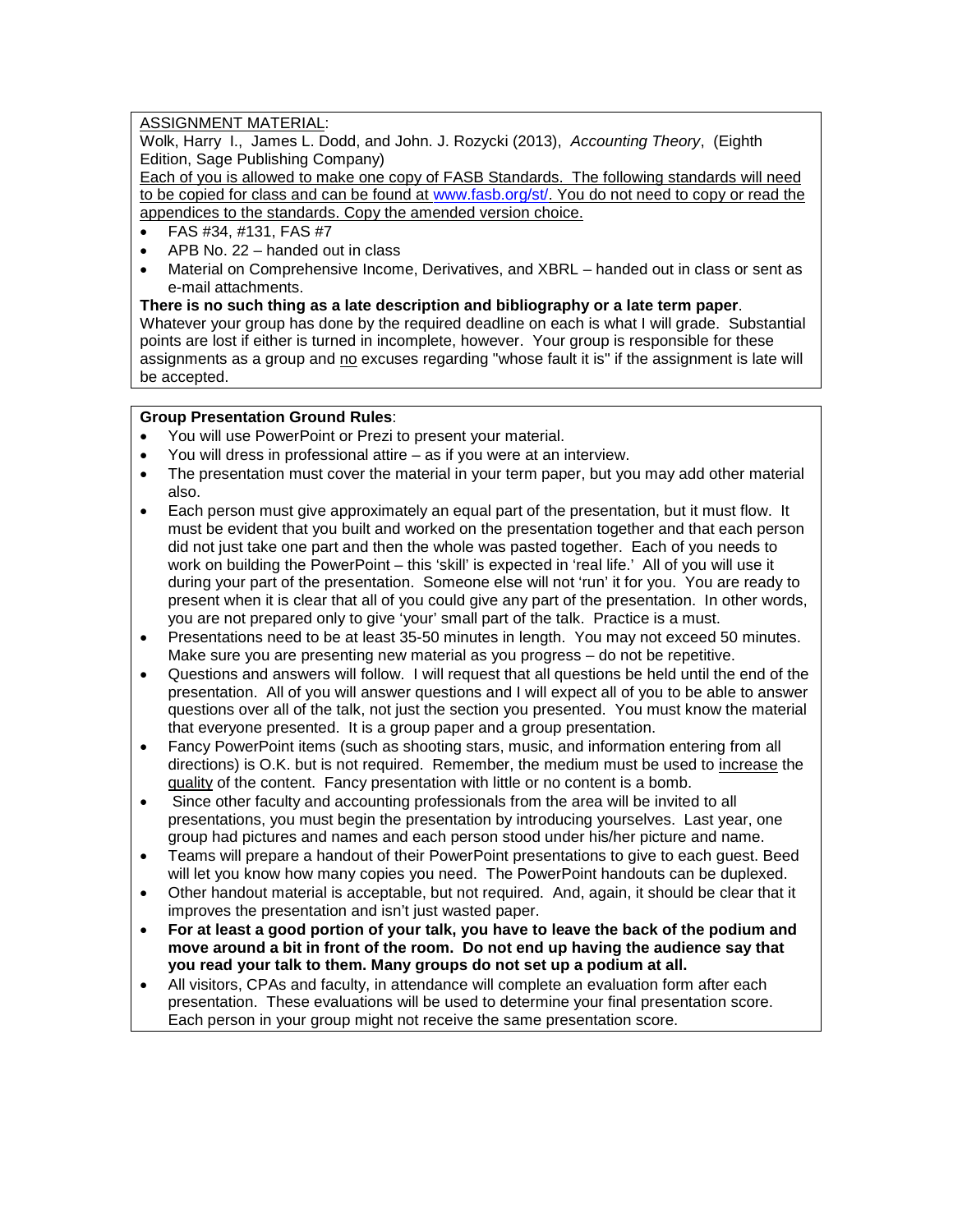# *ASSIGNMENTS*

# A. (Chapter 1)

- 1. a) When you registered for this class, what did you think the material in the class would cover? In other words, what did **you** envision an Accounting Theory class to be about? b) According to the book, what is the purpose of accounting theory?
- 2. In your own words, define what objectivity means in accounting.

# **EXTRA**

3. Accounting policies are derived from three main sources. Name and briefly describe the role each source plays in the policy-making process.

# B. (Chapter 3)

BOOK QUESTION: 15

- 1. Why was there a lack of uniformity in accounting practices between companies before the 1920s?
- 2. What two things put heavy pressure on the accounting profession to provide financial statements that allowed uniformity and comparability between companies?
- 3. Since the SEC first allowed the accounting profession to put out accounting rules, how many groups have done this? Name the groups and the time periods during which each promulgated rules. Name at least one reason why each of the first two groups was dissolved and replaced by the next group.
- 4. Who were the main users of financial reports before the 1920s, what types of information did they want, and why did they want it?

# **EXTRA**

BOOK QUESTION: 9

- 5. What part did the Wheat Committee play in changing accounting rule-making?
- 6. What are some of the current complaints about the FASB?
- 7. What is the EITF and what role does it play in accounting rule-making?

#### C. (Chapter 4 and Part of Chapter 2)

BOOK QUESTIONS from Chapter 4: 1, 2, 23

- 1. What is the most surprising thing you learned in this chapter? Why was it surprising to you?
- 2. How can accounting information be neutral and take economic consequences into consideration? You must define each term before you answer the question!

 **EXTRA** – Book Questions from Chapter 4: 7, 24

- 3. Will improved financial reporting eliminate fraud and business failure? Why or why not?
- 4. In your own words, what is agency theory and how does it relate to financial accounting?
- 5. In general, what types of accounting policies do auditors oppose? Why?

#### D. (Chapter 5)

BOOK QUESTION: 9

- 1. a)How has use of the monetary unit for financial statement measurement caused problems? b) What has recently been done with financial statements to try to counteract this problem?
- 2. Why is materiality in accounting a hard concept to define and use?
- 3. When the entity theory (page 160) was first proposed, creditors became worried. Why? (Think about this. The answer is only found indirectly in the book.)
- 4. What is an interim financial statement and why have they become popular?
- 5. How is the residual equity theory used in calculation of earnings per share? (Think about this. It is not directly in the book.)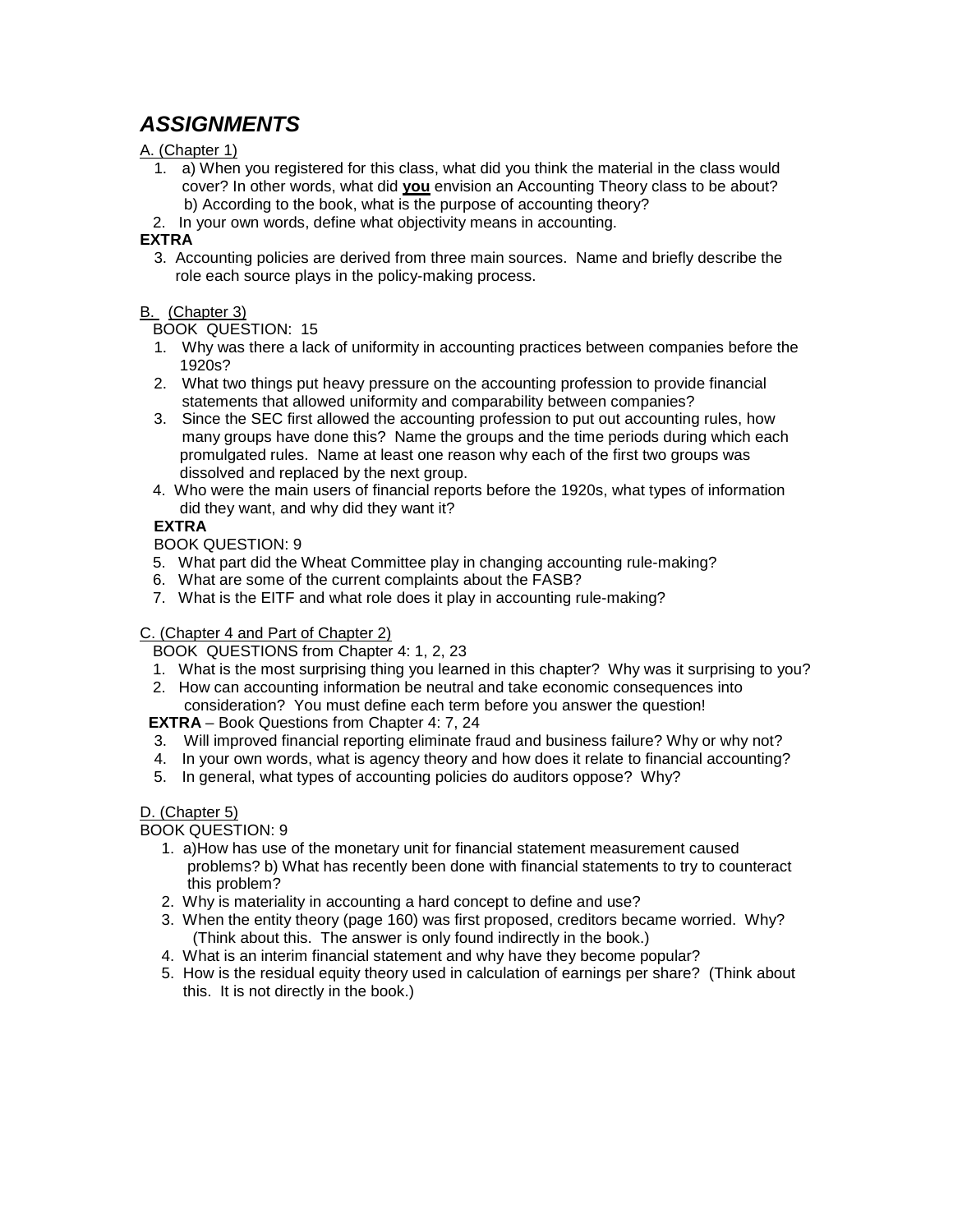## E. (Chapter 7)

BOOK QUESTION: 3

- 1. Do the authors of the text seem to believe that economic consequences should be the main characteristic the FASB considers when setting standards? If so, why? If not, what is the main characteristic?
- 2. Reread the information in Chapter 4 regarding due process. Compare the concepts of due process, neutrality, and economic consequences as they relate to accounting policy setting. (Define each concept first and then compare them to each other as they relate to accounting policy setting.)
- 3. Briefly summarize the main idea behind each of the seven concepts of the original Conceptual Framework Project.
- 4. Why do you think that Reliability is being replaced by Faithful Representation? Think about this. It is not directly in the book.
- F. (XBRL by Prof. Herbold) Questions to be sent to you via e-mail.

## G. (Chapter 9)

BOOK QUESTION: 10

- 1. What is a "safe harbor" provision and why would the accounting profession like more of these provisions?
- 2. What is competitive disadvantage with regard to financial statements? How does it relate to the disclosure concept?
- 3. What is a relevant circumstance in financial accounting? Define the term and give an example. Note: When you give an example, explain HOW it is an example. Hint: This must include a mention of cash flow.
- 4. What is the difference between finite uniformity, rigid uniformity, and flexibility? Define each term and then give an example of each. NOTE: When you give an example, YOU have to indicate how it is an example

**EXTRA** BOOK QUESTIONS: 7, 17, 21

- 5. What is information overload in accounting? Why can it be a problem?
- 6. What is the problem with allocations in accounting?

H. (Comprehensive Income - HO Reading)

- 1. What is the purpose of reporting comprehensive income?
- 2. Under existing accounting standards what items will be included in "other comprehensive income?" There are four – be specific.
- 3. FASB allowed two formats for reporting comprehensive income. What are they?
- 4. How should tax effects be displayed according to this standard?
- 5. Under what circumstances can a company not complete/report a Statement of Comprehensive Income?
- 6. IASB allows an additional item to be included in 'other comprehensive income.' What is it?

# I. (FAS #7 – ASU 915)

- 1. Define development stage company.
- 2. Development stage companies wanted different reporting standards for themselves. Why do you think they wanted different standards? (The answer is not directly in the reading. Give a good answer of your own.)
- 3. Did the FASB allow a different set of rules for development stage companies? Give a reason for your answer.

# **EXTRA**

4. List several activities in which development stage companies are involved.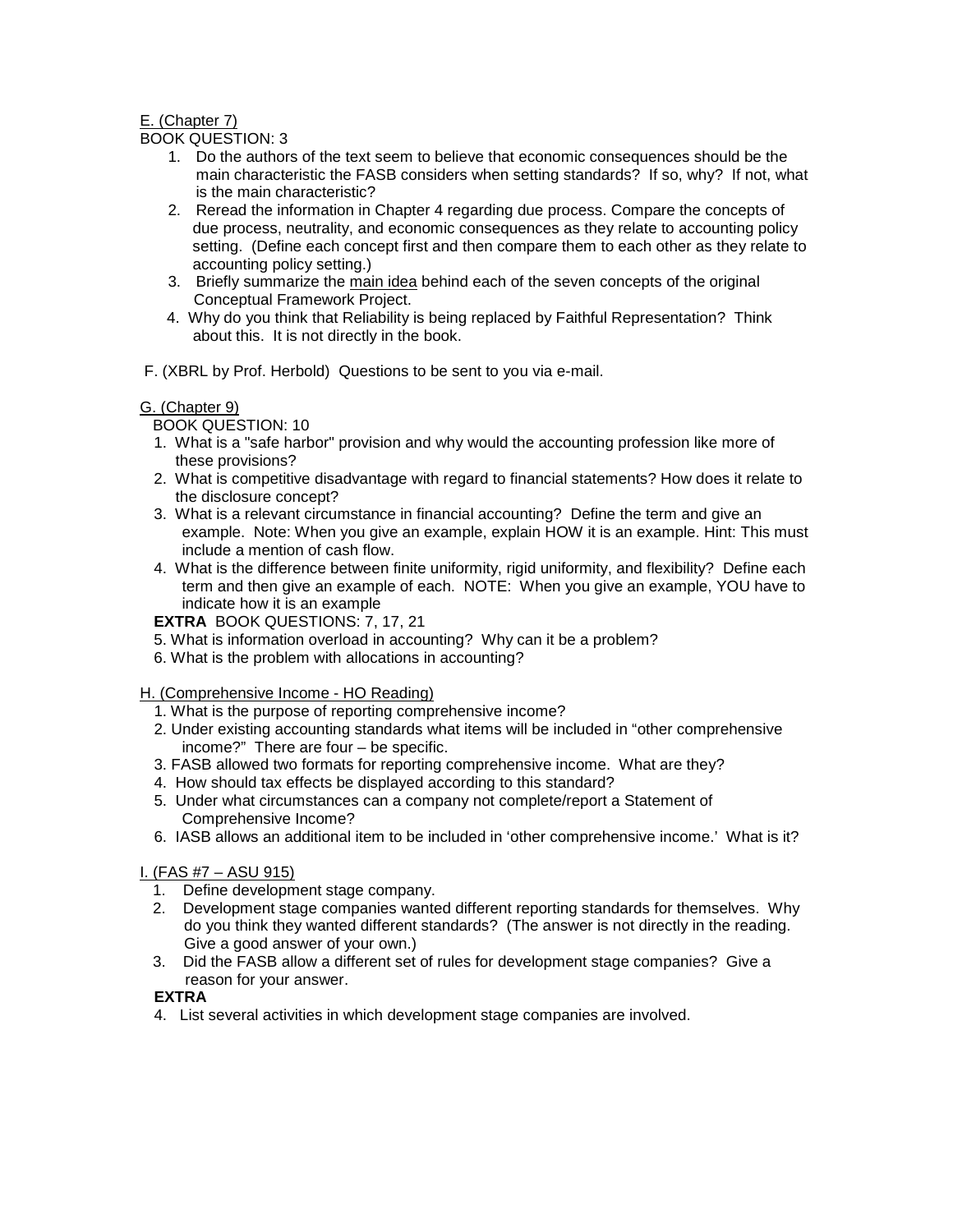#### J. (Chapter 12)

- 1. What is income smoothing? Why might management want to smooth income?
- 2. What is earnings management?
- 3. Differentiate between the current operating vs. all-inclusive income concepts. (Do not just define each.) Which method is used today?
- 4. The following categories of items are found on financial statements. Put each one in the proper order in which it would be found on the income statement. If a listed item is not found **on** the income statement, give a detailed explanation regarding exactly where it would be found on a set of financial statements. Assume a multiple-step income statement format. You may need to use your intermediate book to help you.
	- \*Discontinued operations \*Prior period adjustment \*Dividends \*Earnings per share \*Operating expenses \*"Other" revenues and expenses \*Extraordinary gain/loss
	- \*Cash flow from financing activities
	- \* Unrealized gain/loss on an available for sale security
	- \*Accumulated Other Comprehensive Income
- 5. a) What are the two situations that create a prior period adjustment? b) Why do you think it was decided to leave these items off the income statement?

## **EXTRA**

- 6. What is a summary indicator in accounting? Give three examples of a summary indicator.
- 7. What are the three hierarchies of the matching principle and how is each applied or used in accounting?

## K. (APB #22)

- 1. Why did the APB put out this ruling?
- 2. What information in general did the APB require be disclosed? (Do not give a list of specifics.)
- 3. Where exactly should the information be disclosed?
- L. (Parts of Chapter 8 and Chapter 6)

BOOK QUESTION FROM CHAPTER 8: 31

- 1. What is the efficient markets hypothesis and what are its three forms? How does this relate to accounting?
- 2. What is the naïve investor hypothesis? Be sure to discuss cash flow when answering this question.
- 3. In your own words, summarize the information found on page 288.

#### M. (FAS #131 – ASU 280)

- 1. Why did the FASB put out this standard?
- 2. Before the quantitative threshold tests can be run, a company has to know how may segments it has in order to run tests on them. How are the number of segments originally determined (even before any test is run?)
- 3. After a company determines the number of significant segments it has according to the FASB guidelines, it must then apply upper and lower-limit guidelines to determine if it has too few or too many segments. What are these upper and lower-limit guidelines and how are they applied?
- 4. Many companies were severely opposed to the first standard on this topic (FAS #14.) Why do you think this was the case? (Think of a good answer of your own.)

# **EXTRA**

- 5. In general, what types of qualitative information must a company report about its reportable segments?
- 6. How should companies report segments that are determined not to be reportable according to the FASB guidelines?
- 7. What is required on interim reports?
- 8. How should a company handle a segment that has never met any quantitative thresholds in previous years, but does this year?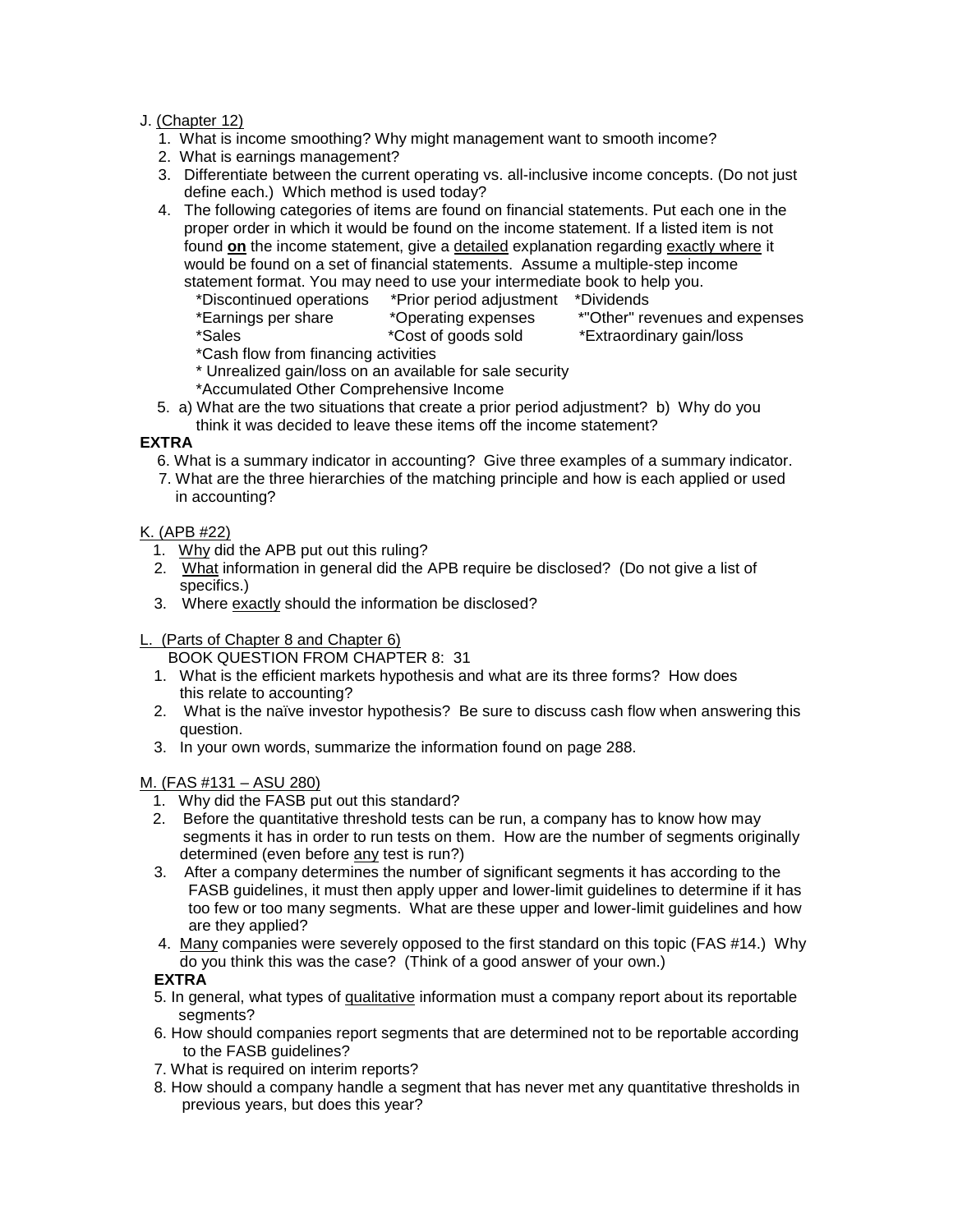#### N. (FAS #34 – ASU 835)

- 1. What is the limit on how much interest can be capitalized in one period?
- 2. Capitalization of interest can continue only while three conditions are being met. What are the three conditions?
- 3. The SEC seemed to be against capitalization of interest. But, after this standard came out, the SEC dropped its previous ruling. Why do you think the SEC did this? Is it because the FASB standard followed the SEC ruling? (The answer is not in the reading or in any of your other textbooks. Give a good, thoughtful answer of your own.)
- 4. According to GAAP, interest has always been accrued as incurred and was not capitalized. Why did the idea of capitalizing interest come up? (The answer is in the standard here and there, but think about this and give some logical reason of your own.)

#### **EXTRA**

- 5. What does it mean to "capitalize" an expense? (The answer is not in the reading. You know this, but if you can't remember, look it up.)
- 6. If interest can be capitalized, what rate should be used?

#### O. (Chapter 11 and part of Chapter 10)

- 1. According to the book, there are three components of owners' equity. Name and describe each.
- 2. Technically, the recipients of a stock dividend do not receive anything of value. Why not? (Carefully explain what you mean in your answer. Do not just give some definitions.)
- 3. Define operating cycle and then indicate how it is used for classification purposes on the balance sheet.
- 4. Differentiate between the asset/liability vs. revenue/expense approach of measuring income. (Do not just define each. What is the difference?)
- 5. What is the difference between shares authorized, shares issued and shares outstanding? (You may not find this in our text.)
- 6. The 1984 Revised Model Business Corporation Act legally changed what criteria could be used to determine the amount of dividends that could be paid. What was the old, general guideline and what are the new legal guidelines?
- 7. a) Explain the difference between principles-based vs. rules-based standards. b) Define bright line and give an example of one.

**EXTRA** - I highly recommend that you do the entries below!! You will be responsible for them. Give the proper entries for each of the following. The entries are not in your book. Honestly see how you do before looking them up. Test yourself. Hint: You covered these entries in principles and intermediate accounting.

#### **In all cases, assume the par value of the stock is \$100 and originally sold for \$110. 8-10 each require two entries**.

- 8. Declare and later pay a \$40 cash dividend.
- 9. Declare and later pay a small stock dividend. Assume market value is \$130.
- 10. Declare and later pay a large stock dividend. Assume market value is \$130.

#### **For 11-13, use the single-transaction approach. (Cost method.) (Treasury stock method)**

- 11. Buy treasury stock at \$116.
- 12. Sell the treasury stock for \$123.
- 13. Sell the treasury stock for \$112.

#### **For 14-17, use the two-transaction approach. (Par value/retirement method.)**

- 14. Sell the stock originally.
- 15. Buy treasury stock at \$112.
- 16. Buy treasury stock at \$104.
- 17. Sell the treasury stock at \$115.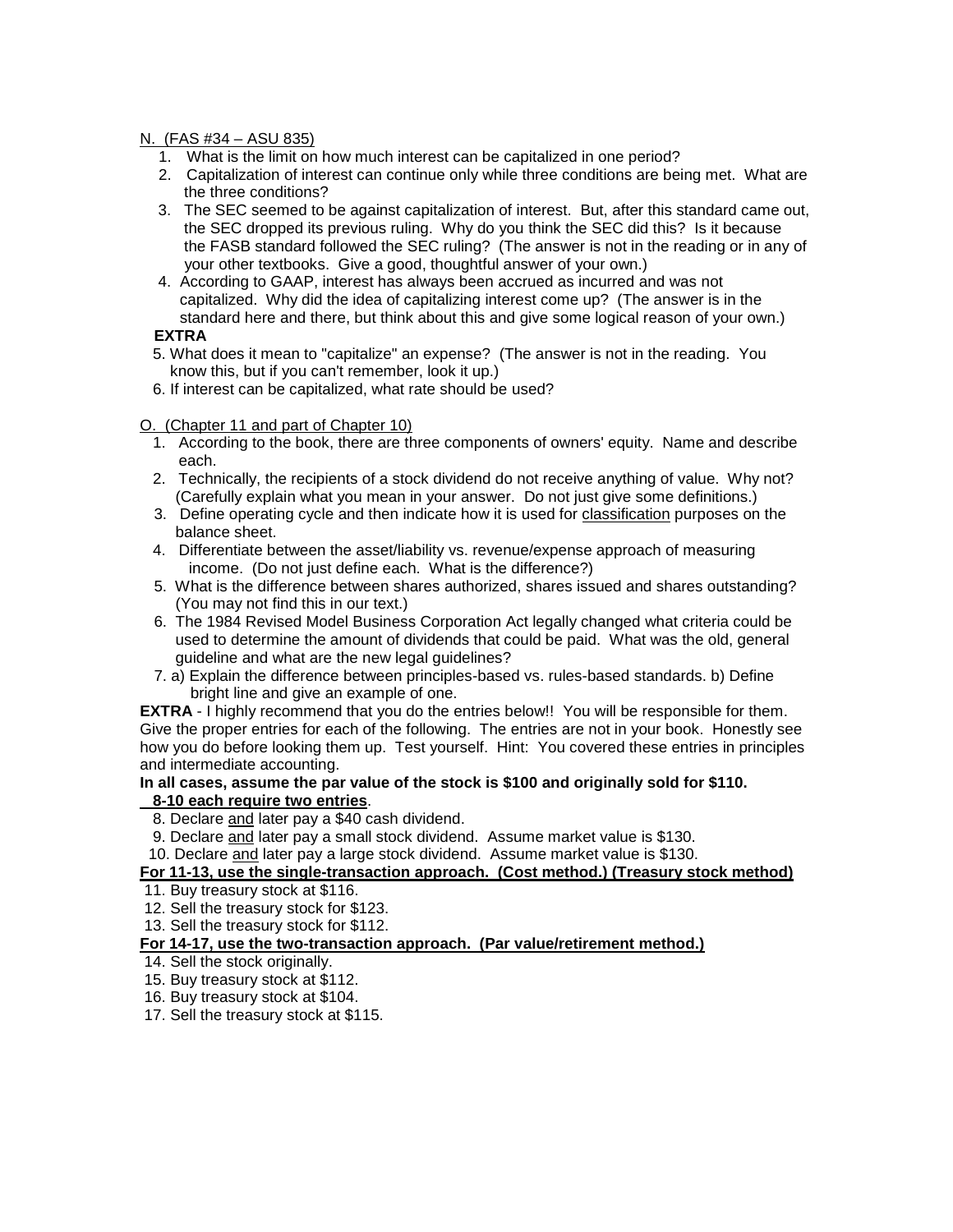P. (Chapter 14 and Appendix 1-A)

BOOK QUESTIONS IN APPENDIX 1-A: 13, 14

- 1. Distinguish between a **purchasing power** gain/loss vs. a **holding** gain/loss. (Do not give an example. Answer the question.)
- 2. Distinguish between a **monetary holding** gain/loss vs. a **real holding** gain/loss. (Do not give an example. Answer the question.)
- 3. What are the three Fair Value Pricing Hierarchy levels?
- 4. Why are exit values generally considered to be less useful than entry values?
- 5. Do you believe that you would find it easier to explain price-level adjusted financial statements or current value financial statements to your non-business friends? Give a thoughtful, reasonable answer.
- 6.This is a problem, so show and label your work. A plot of land costing \$200,000 was acquired on January 1, 2012. The price level was 120 on that date. One-quarter of the land was sold on December 31, 2012 for \$60,000 when the general price level was 180. Compute the following holding gains or losses:
- realized real
- unrealized real
- realized monetary
- unrealized monetary.

#### Q. (Chapter 17 – FASB Standard #13 – ASU 840) BOOK QUESTIONS: 6, 16

- 1. The concept of substance over form is quite apparent in the lease standard. How? Be specific.
- 2. According to FAS #13, what is the one, overriding concept that the FASB used to determine whether a lease should be capitalized? (Do not give any of the four capitalization criteria.)
- 3. What is the basic difference between a sales-type lease and a direct financing lease? (Do not give examples.)
- 4. Land leases have slightly different rules to follow than do other lease assets. What is the difference and why is land treated differently?
- 5. Sometimes a leased asset is amortized/depreciated over its useful life and sometimes over the lease term. How is the proper method determined? What causes the difference?
- 6. The FASB required lessees to use the lower of two prescribed interest rates to calculate the present value of the minimum lease payments to record the entry for the asset and the liability in a capital lease. What did that rule do to the amount to be recorded?

#### **EXTRA** BOOK QUESTIONS: 7, 10

- 7. What is off-balance sheet financing with regard to leases?
- 8. What are lease executory costs and how are they accounted for in a capital lease?
- 9. What is included in minimum lease payments in a capital lease?

#### R. (Derivatives – HO Homework and readings – FASB Standard #133 – ASU 815)

For topics (S-V) the homework will be the questions handed out with the term papers. YOU DO NOT DO THE HOMEWORK FOR YOUR GROUP.